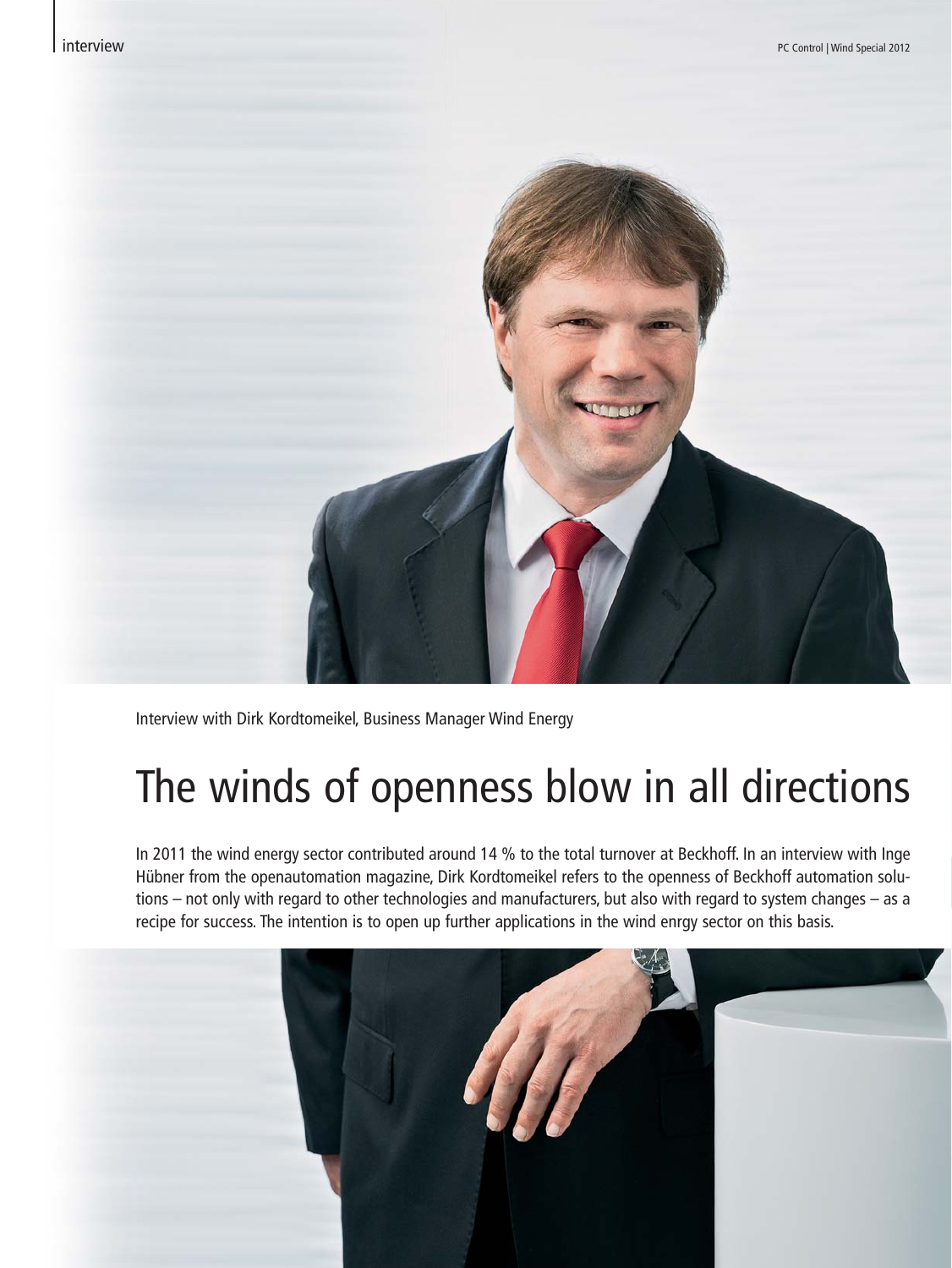In the year 2011 Beckhoff generated a turnover of around 65 million euros from the wind energy sector. This amounted to around 14 % of the company's total turnover of 465 million euros. "This is absolutely top performance among providers of automation technology for wind turbines," said Dirk Kordtomeikel and continued: "In 2011 we equipped wind turbines with a total capacity of 11.2 GW with our controllers. This corresponds to an impressive market share of above 25 %." Meanwhile there are around 20,000 wind turbines around the world in which Beckhoff technology is used.

A large proportion of the turnover from the wind energy sector is generated in China. Since the market there went sour last year, Dirk Kordtomeikel expects a reduction in Chinese wind industry turnover of 40 to 50 million euros for 2012. Currently countries such as India, Brazil and Germany are beginning to make up for the sluggishness of the Chinese market. The projects that were successfully implemented in China provide a tail wind. "We look back on a number of good references in China. This has a positive effect on our activities in other countries and regions," said Dirk Kordtomeikel.

However, it isn't just the Chinese wind market that is experiencing difficult times at present, but the wind industry worldwide. Dirk Kordtomeikel describes the current situation as follows: "The market for renewable energies – be it wind or sun – is currently struggling with overcapacity. In addition many countries are heavily indebted, so that subsidies were cut. In the US, for example, the PTC – the law in support of renewable energies – is being phased out. Moreover, wind farms are regarded as large projects, which banks are currently reluctant to finance due to economic uncertainties. An additional obstacle is grid expansion. In this and many other areas politicians have a duty to set the right course for the future."

Notwithstanding the current uncertainty in this segment Dirk Kordtomeikel is convinced that the market will pick up again, because: "In many countries the phase-out of nuclear power is a done deal. Energy generation from fossil fuels, which is associated with high CO $_{\textrm{\tiny{2}}}$  emissions, has no future either. One of the main alternatives in the medium to long term is wind energy."

#### Innovative technology ensures competitiveness

From a technical point of view Dirk Kordtomeikel describes the situation as positive. "Thanks to a range of technical improvements we have reached a point at which wind-generated electricity is no longer more expensive than the purchase price. Further technical innovations will favor this development." Examples from an automation specialist's perspective include optimizations in Condition Monitoring, faster and more cost-effective communication solutions for wind farm networking, pre-wired field solutions and improved load management.

In all these areas Beckhoff uses openness as a recipe for success. At the core is the scalable, PC-based automation solution. Its key elements are TwinCAT on the software side, EtherCAT as the high-speed communication medium and the EtherCAT I/O terminal system, through which different functions can be integrated in the controller. Openness towards other manufacturers is provided through a large number of interfaces. According to Dirk Kordtomeikel this PCbased approach offers cost benefits for wind customers compared with conventional solutions. "In conventional systems dedicated controller units are used for operational management, Condition Monitoring, brake control, obstacle light, etc. PC-based automation technology offers powerful control options for combining all components of a wind turbine on a single platform. In all these cases the EtherCAT I/O system enables further terminals to be integrated in the nacelle without the need for further CPUs. On the software side this is mapped via TwinCAT. The customer benefits in terms of fewer components, simpler infrastructure and lower overall costs. Since the installation has fewer systems, its availability increases and its diagnosability is improved significantly," Dirk Kordtomeikel summarizes.

## **"There are solutions based on real-time Ethernet with which response times of 20 ms have been realized. With EtherCAT these values can be improved further."**

For Dirk Kordtomeikel EtherCAT is an absolute highlight. He is convinced that "There is no better bus system for the wind energy sector than EtherCAT." Key features are its speed, impressive transfer characteristics, simple design, and the availability of copper-based and optical cabling media. It offers benefits not only in each individual wind turbine, but also for overall wind farm networking. The industry expert explains the situation in a wider context: "The international grid codes prescribe a number of measures for grid stabilization. The background is that the further expansion of intermittent renewables makes the grids less stable. One of the countermeasures on the converter side is LVRT (Low Voltage Ride Through)," said Dirk Kordtomeikel. However, based on his sales experience he knows that wind farm operators have additional requirements. For example, they demand response times of 200 ms to enable fast responses to voltage drops and the like. "Standard TCP/IP technology is not suitable for this purpose," he said. Real-time Ethernet protocols enable high-performance wind farm networking. "There are solutions based on real-time Ethernet with which response times of 20 ms have been realized. With EtherCAT these values can be improved further," Dirk Kordtomeikel said.

Real-time wind farm networking based on real-time Ethernet basically enables data exchange between the individual wind turbines. The data points of substation, transformer station and weather mast are integrated in the wind farm network. Alternatively, the communication with the higher-level wind farm master computer takes place based on EtherCAT and has redundant networking via standard components.

"Compared with traditional wind farm networking EtherCAT offers considerable cost and speed benefits," said Dirk Kordtomeikel, summarizing the benefits. "Modern wind farm networking is based on optical fiber technology. The lines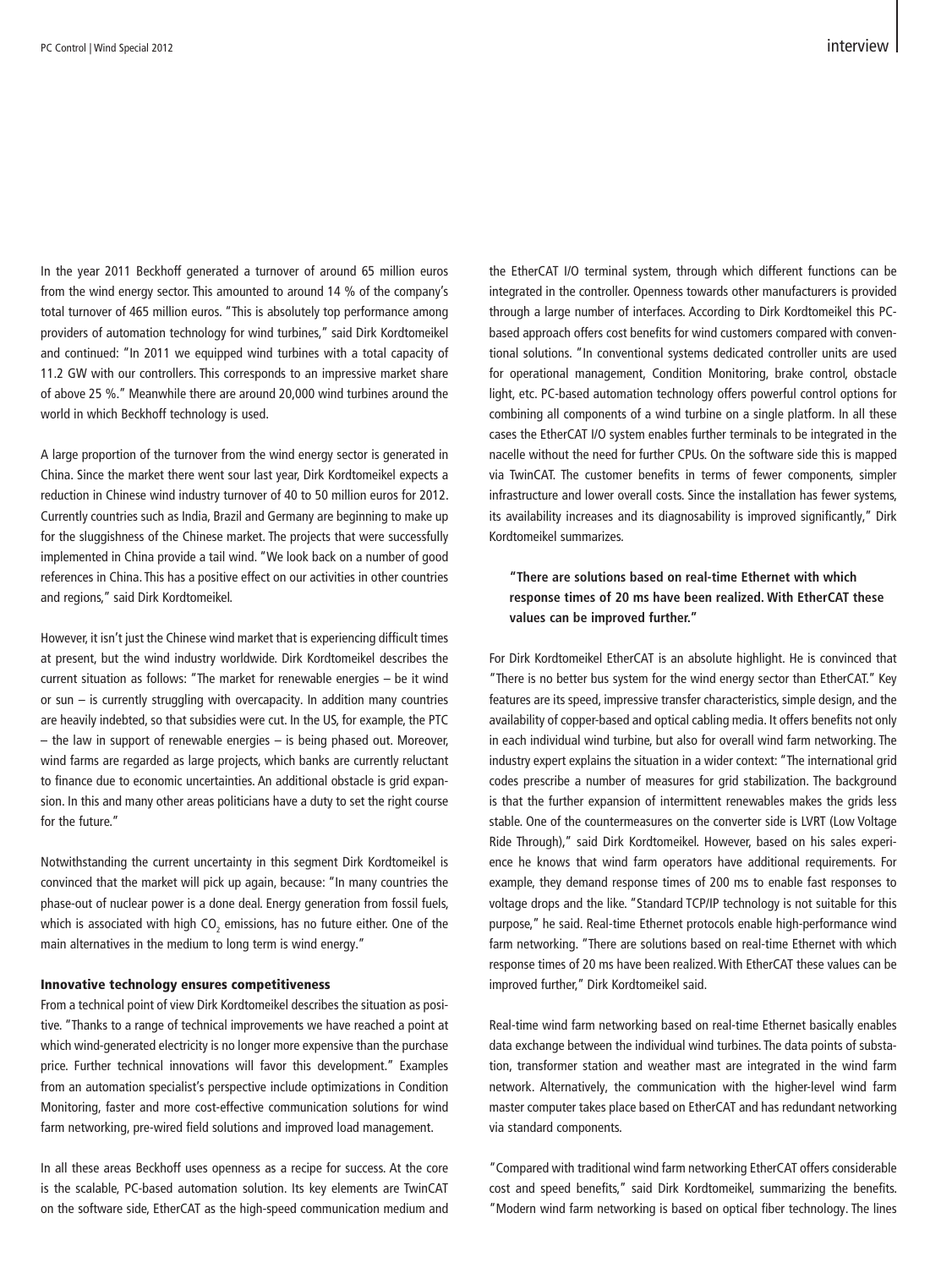are Ethernet-compliant and are therefore also suitable for EtherCAT so that the existing line network can be used without additional cost and effort. In addition, EtherCAT also meets the demand for cable redundancy. Here too, interfaces to other bus systems ensure openness. All these benefits are available to the operator at a lower price than with alternative real-time Ethernet protocols," the sales expert concluded. The first wind farm networking projects using EtherCAT have already been implemented, for example with Dewind.

#### Fast wind farm networking

EtherCAT also provides the basis for fast data communication within a wind farm. To this end an additional power measurement terminal and a network monitoring oversampling terminal are available. The EL3413 power measurement terminal has voltage inputs for up to 690 V AC and electrically isolated current inputs. It is designed for direct monitoring of high-performance generators, such as the devices used in wind turbines. "For voltages up to 690 V the upstream connection of a voltage transformer is no longer required, which saves additional costs," said Dirk Kordtomeikel.

## **"Through the oversampling principle the terminal is able to measure at significantly shorter intervals than the cycle time of the controller. The EL3773 supports distributed clocks and can therefore measure synchronously with other EtherCAT devices."**

The mains monitoring terminal EL3773 is used to monitor the state of a threephase AC voltage system. For each phase, voltages up to 288 V eff. and currents up to 1 A eff. are sampled as instantaneous values with a resolution of 16 bit. "The six channels are measured simultaneously based on the EtherCAT oversampling principle with a temporal resolution of up to 100 μs and passed on to the controller. The controller has sufficient computing power for true RMS or performance calculations and complex custom algorithms for the calculation of voltage and current curves," said Dirk Kordtomeikel. "Through the oversampling principle the terminal is able to measure at significantly shorter intervals than the cycle time of the controller. The EL3773 supports distributed clocks and can therefore measure synchronously with other EtherCAT devices."

These terminals, which are integrated in the modular automation system, enable the detection of voltage drops at the feed-in point at an early stage so that appropriate action can be taken more quickly. A voltage drop at the feed-in point can be reported in the whole wind farm network within less than 1 ms. "EtherCAT utilizes the distributed clocks which are integrated in each device. In a wind farm networked with EtherCAT it is possible to synchronize all measuring values and control settings within a timeframe of less than 1 μs," said Dirk Kordtomeikel and explained: "The fast transmission characteristics of EtherCAT enable voltage and frequency control across the whole wind farm." There are further benefits, such as LVRT: "LVRT has to do with pulsing of IGBTs in individual converters. The question is: Why not pulse all IGBTs for a whole wind farm from a central location?" This would be feasible in principle, although it would



require all frequency converter manufacturers to cooperate. "The fact that many frequency converter manufacturers who are active in the wind energy sector are members of the EtherCAT Technology Group means that their products already feature an EtherCAT interface, which is advantageous for us," he said.

#### Openness in practice with Condition Monitoring

In addition to the terminals already mentioned, the EL3632 EtherCAT Terminal is also of great significance for the wind energy sector. It is used to integrate Condition Monitoring functionality in the control solution. The corresponding data are preprocessed with TwinCAT. The data can then be transferred to higher-level diagnostic software for further analysis via an open communication interface such as OPC UA or ADS. This is another example of Beckhoff's openness towards providers outside the company's core competence. Customers benefit from integrated solutions. "However, we don't intend to offer customers from the wind energy sector an all-in-one solution," said Dirk Kordtomeikel. Instead, our strategy is to offer automation technology that provides the data required for comprehensive CM. Specialized monitoring and diagnostics of the relevant parameters in the wind turbine is left to dedicated CMS providers."

Dirk Kordtomeikel regards Condition Monitoring for wind turbines as an important issue that will become even more important in the future. "The first large 'CMS-boom' was triggered when condition monitoring systems became obligatory for offshore systems. Further impetus was provided by the enhanced Chinese quality requirements, which came into force in 2012. They stipulate that each Chinese wind turbine above a certain size must have a CMS," he said. However, he points out that currently there is no common understanding of this term in the market. "Condition Monitoring is often equated to monitoring of the gear unit. Almost all traditional CMS suppliers also include the main bearing and the generator in monitoring," he said, based on his experience. However, Beckhoff takes a more comprehensive approach, based on which, each CMS would increase the overall availability of a wind turbine and not just that of